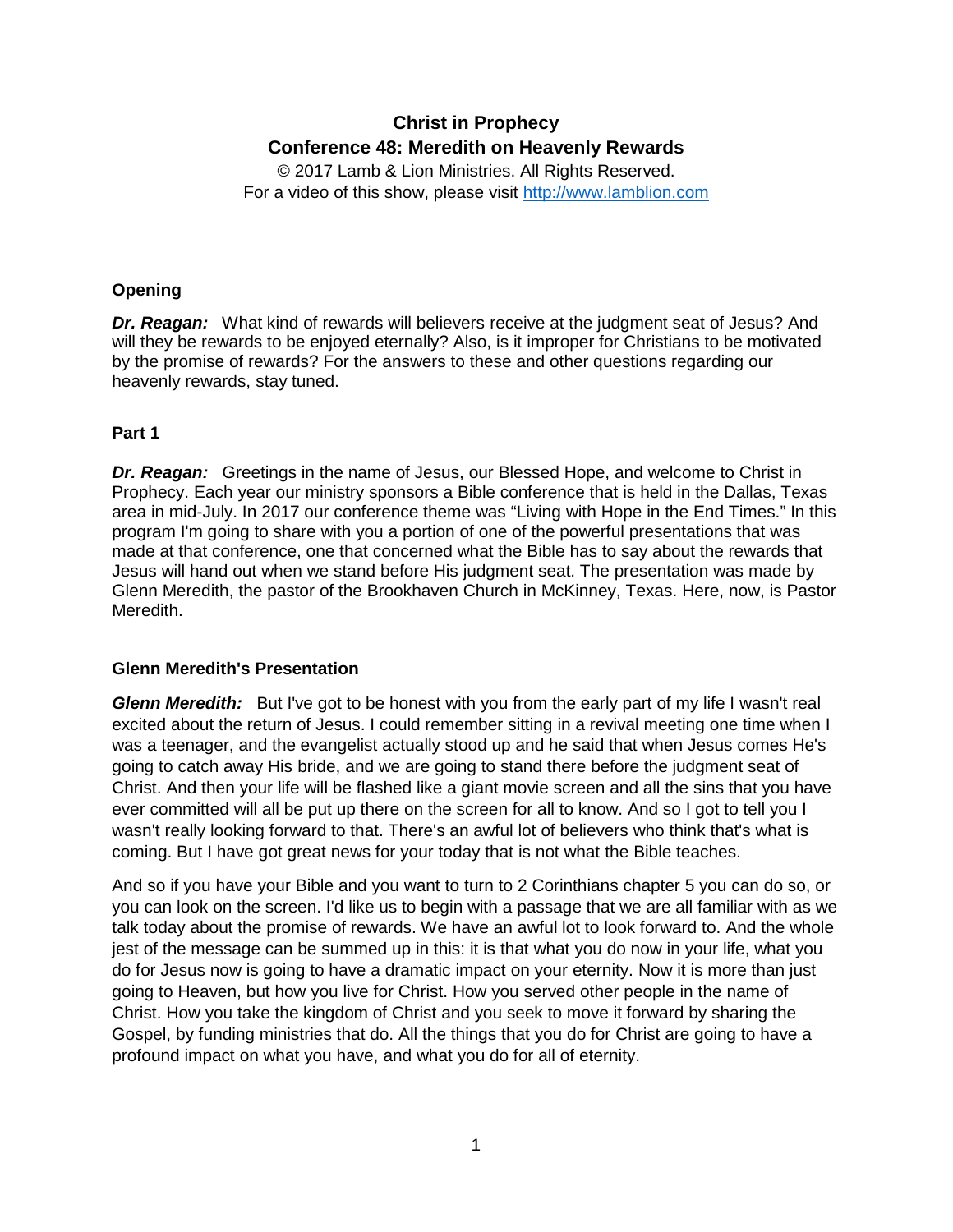Now in 2 Corinthians 5:10 the Apostle Paul says, "For we must all appear before the judgment seat of Christ, the Bema, so that each of us may receive what is due us for the things done while in the body whether good or bad." Now all my life I saw that passage and I would go, ok, I'm going to stand before Jesus, the judgment seat, and He is going to talk to me about all the good things that I've done, but also all the bad or sinful things that I've done. And I thought the judgment seat of Christ was going to be a time when I would have to give an account for my sin. But I've got great news for you that is not what this passage is teaching. There are several words in the New Testament in the original language of the New Testament was written in that can be translated bad, a couple of them mean evil, morally bad, something that is sinful or wicked, or it's iniquity, its evil. But the word that is used here is a different word, the primary meaning of the word that is translated bad in this passage is something that doesn't mean morally evil, it means worthless. It would be like if we said, boy that piece of fruit that I bought is bad. What do we mean by that? We don't mean it's morally evil. We don't mean that it is sinful, we mean that it's no good, it has no value, it's worthless and we don't want it and you get rid of it.

And that is what is being taught here that believers are going to stand before the judgment seat of Christ, this is going to happen after the Rapture of the Church, Brother Tommy just told us about. And we're going to stand before Jesus at the Bema Judgment and what's going to be judged there are not our sins, but what will be judged are the works that we have done for Christ, or the works that we have done in our lives in this body since we gave our lives to Jesus Christ. And what will be evaluated are those works that we have done that are of value to the Lord. And the Bible says that those things that we have done that are of value, then we will be rewarded for those things. And those things that we have done that are worthless, that are of no genuine eternal value will be burned up. We'll look at the passage in just a few minutes. But they will be burned up, and will be lost, but that we will be rewarded for those things that are of value to the Lord. Now why is it that when we are standing before the judgment seat of Christ that somehow we don't have to give an account of our sins? Why is that? Is God just going to overlook it? Are we just getting a pass? No, the passage that I spoke on last Sunday at our church is found in Colossians chapter 2, and here the scripture says that there was another judgment that took place one day, that was a judgment that was done as a substitute for our judgment. It was when the Lord Jesus Christ our glorious Savior was hanging on the cross. And the Bible says that having cancelled the charge of the legal indebtedness which stood against us and condemned us, Jesus has taken it away nailing it to the cross.

Now you know that the cross was like the means of, it was like the electric chair of the Roman Empire. It was the means of public execution. And so when a criminal, or when a person was crucified they would nail to the cross the charges for which that criminal was dying so that all who would walk by and see this person having been executed they would know the crimes for which that person was dying.

When our Lord Jesus was nailed to the cross, Pilate had the sign, "This is the King of the Jews." But the Bible says that's not really the crimes for which He was dying. The crimes for which He were dying, it says in Colossians 2:14 was that God nailed to the cross the record book of your sin. God nailed to the cross the record of your indebtedness, your sin debt to God. He nailed it to the cross. And while Jesus was hanging on that cross God began to treat Jesus like He would have treated you had you stood before God in judgment for your sins. That is why Jesus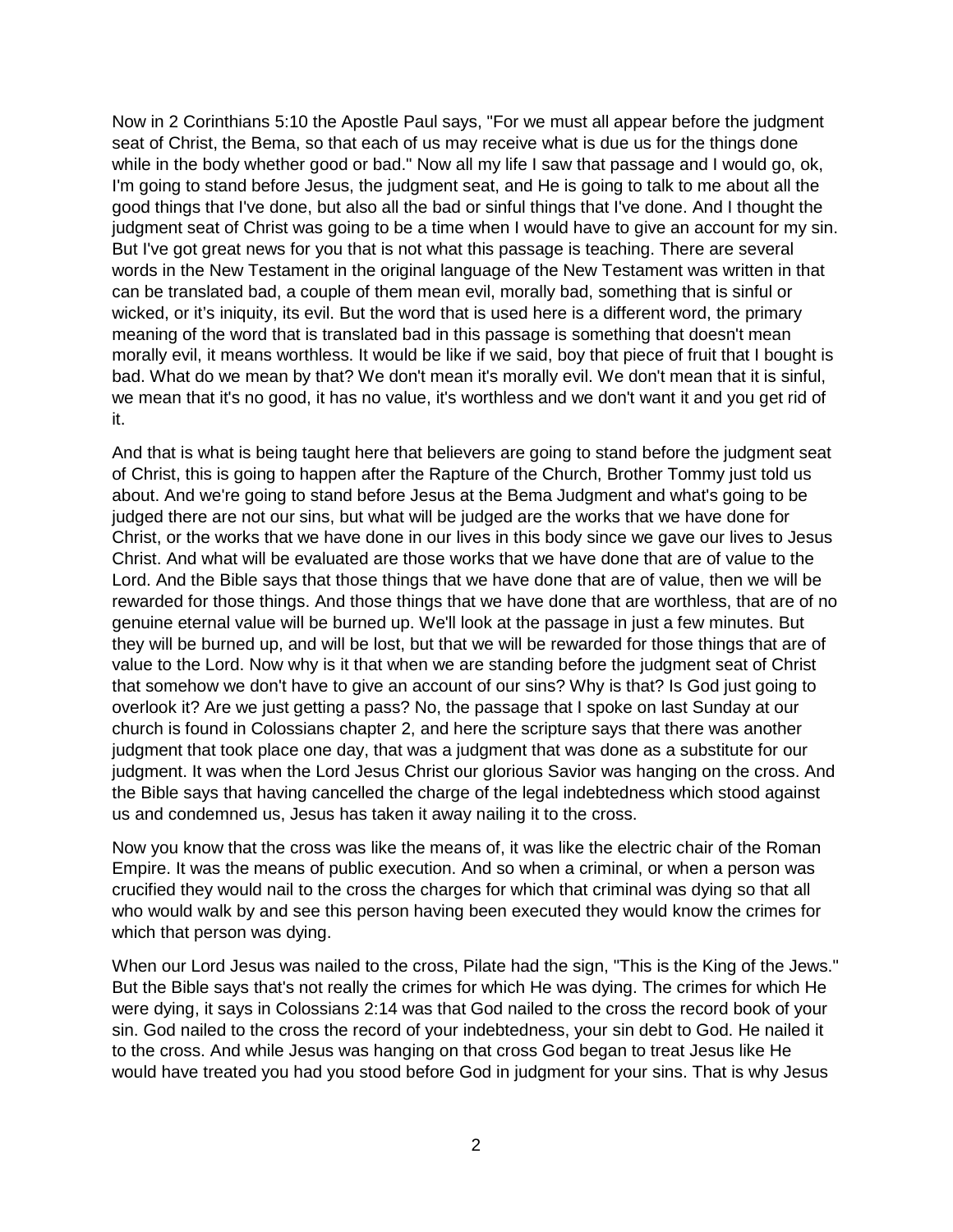cried out, "My God, My God, why have you forsaken Me?" Why? Because at that moment He was answering for my sins.

And so my sins, your sins were judged upon the cross. And because of the blood that Jesus Christ shed for your sins, because of the death that He died in your place. The Bible says that the record book of your sin was taken away, removed, canceled, there is no more record of your sin if you're a child of Jesus Christ. Is that not good news? Isn't that great news? And in fact if you stood before God and God then required for your sins to be judged again He would be unjust. And so Jesus has totally taken care of your sin, and that is why if you're here today, or if you're listening and you have never given your life to Jesus Christ we urge you today to do that, because if you will commit your life to Jesus then your sin will be completely, totally forever removed and taken away.

And because of that when the Lord Jesus comes for His bride the first thing He's going to do is not beat up His bride at the judgment. The first thing He's going to do is reward His bride. The Bible tells us there is a promise of rewards. There is the hope of reward. Now, I find that believers don't really talk about that a lot. I'm really amazed quite frankly when I talk to believers about the rewards, the reactions that I get. I cannot tell you how many times I will see someone do something maybe that is sweet or thoughtful or kind for someone and I will say something like "Well, the Lord is going to reward you for that." And people will go, "Oh, no, no, no, I'm not doing it for the reward. I don't want any reward." It is like they turn a double back flip to get away, not for rewards. Well, why is that? I think it is a misunderstanding of something that they think the Bible teaches, that it doesn't teach. They think that if the Lord promises us over, and over again in His Word that we are going to be rewarded for those things that we've done. But so many believers think that if they are motivated by the reward they will lose the reward. They think God promised rewards so we would be motivated to serve Him, but if by chance we are motivated by those rewards we will lose it. Now, where do they get that? Well I think it is like Matthew chapter 6 look on the screen. Jesus taught, "Be careful not to practice your righteousness in front of others to be seen by them, if you do you will have no reward from your Father in Heaven. So when you give to the needy do not announce it with trumpets as the hypocrites do in the synagogues and on the streets to be honored by others, truly I tell you they have received their reward in full. But when you give to the needy do not let you left hand know what your right hand is doing, that your giving may be done in secret. Then your Father who sees what is done in secret will reward you. And when you pray don't be like the hypocrites who love to pray standing in the synagogues and on the street corners to be seen by others, truly I tell you they have received their reward in full. But when you pray go into your room, close the door, pray to your Father who is unseen, then your Father who is seen what is done in secret will reward you."

And so many people think that if somehow they do this work for the reward, they think somehow they lose the reward. But what Jesus was teaching is, He says, "Don't do it for the praise of men." But in fact you are supposed to do it for the praise of Jesus. We are supposed to be motivated that when we stand before the Lord one day that we would hear our wonderful Savior say, "Well done, thou good and faithful servant." That would have to be the most beautiful thing that you could ever hear in your entire eternity. For Jesus Christ to look at your life, and to sum up your life, and having examined it thoroughly to look at you and say, "Good job. Well done, good and faithful servant enter into the joy of the Lord prepared for you before the foundations of the world." What a great day that will be.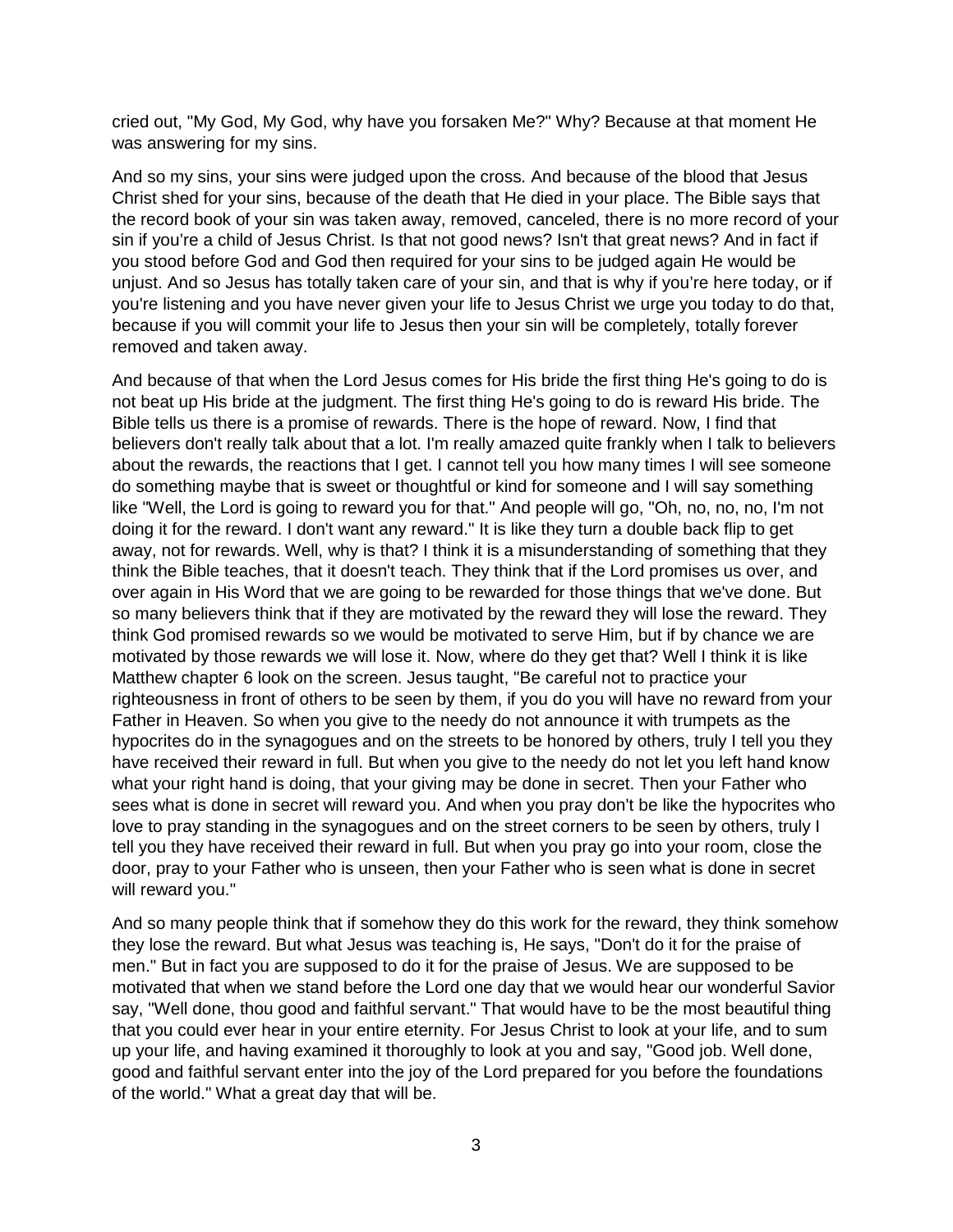Some people do not, they don't think about rewards much because they're not really motivated all that much by rewards because they frankly think as many believers do that rewards are temporary. I was taught that one day I would die, or the Lord would come. I would stand before the Lord, the judgment seat of Christ. When it was all over with I might get some rewards. And if I got a crown then all of a sudden as it is revealed in Revelation chapter 4 that at this first worship service in Heaven that I would take my crown off, I would cast it at the feet of Jesus, and everybody else would do that then, and that you know then our crowns are gone. And then from then on that we are all the same for all eternity. And that somehow at best the rewards were temporary and therefore, not really all that motivated. I mean at that moment I'm sure it would be a great thing, but then eternity is a long time, I'm sure we'll get over it. A lot of people think that. And I think that is a misunderstanding, the Bible doesn't teach that. Revelation chapter 4, it says in verse 9, "Whenever," whenever, that is key, "whenever the living creatures give glory, and honor, and thanks to Him who sits on the throne and who lives forever and ever. The 24 elders fall down before Him who sits on the throne, and they worship Him who lives forever and ever, and they lay their crowns before the throne. And they say, 'You are worthy our Lord and our God, to receive glory, and honor, and power. For You created all things, and by Your will they were created and have their being."

Now, many people think, well see there we take our crowns off and we throw them at the feet of Jesus and that's it. Well number one don't base your whole theology of rewards on this because we're not totally sure who these 24 elders are. Now everybody has an opinion about it, but the last I saw there were like 13 different major opinions by scholars on who these elders are. But assume for a moment that they do represent the Church, and that they represent the Saints who are in Christ. And that they are there ruling and reigning around the throne, on their thrones as God promises us one day, and assume that these crowns represent our rewards. It does not say that for once and for all they take them off and throw them, and then it's gone. It says the opposite. It says, "Whenever." Now do you think whenever the living creatures give praise to God the Saints then take their crowns and throw them before the Lord, do you think that happens one time in eternity? Do you think there is only one time the living creatures are going to somehow break out in worship before God? No, this happens all the time. This is going to be happening all throughout eternity. So what seems to happen is if these elders do represent you, then you'll take your crown off as to give glory to Jesus, your crown, your reward is something you will be able to honor Him with and glorify Him with throughout eternity. Do you think it won't matter if you have no rewards with which to say to Him I glorified you on earth, I thought you were worthy of living a life for you now when I was on earth. Here are the rewards you've given me for that which I believed was just my reasonable service. You rewarded me with this, but I now place it at your feet, and say, "Lord, you are the one who deserves the honor, and the glory, and the praise, not me." And you will have these rewards with which this, this crown with which you will be able to do that over, and over, and over again throughout eternity.

So some people they don't think about rewards because they think they're not supposed to which is wrong. They think it's temporary which I think is wrong. In fact the Bible tells us in 1 Corinthians chapter 9 it says, "Do you not know that in a race all of the runners run, but only one gets the prize, so run in such a way as to get the prize." Paul is saying be motivated in your life to get the prize. You are supposed to be motivated by the promise of rewards. So run in such a way as to get the prize. For everyone who competes in the games goes into strict training, they do it to get a crown that is temporary, it will not last, but we do it to get a crown that will last, how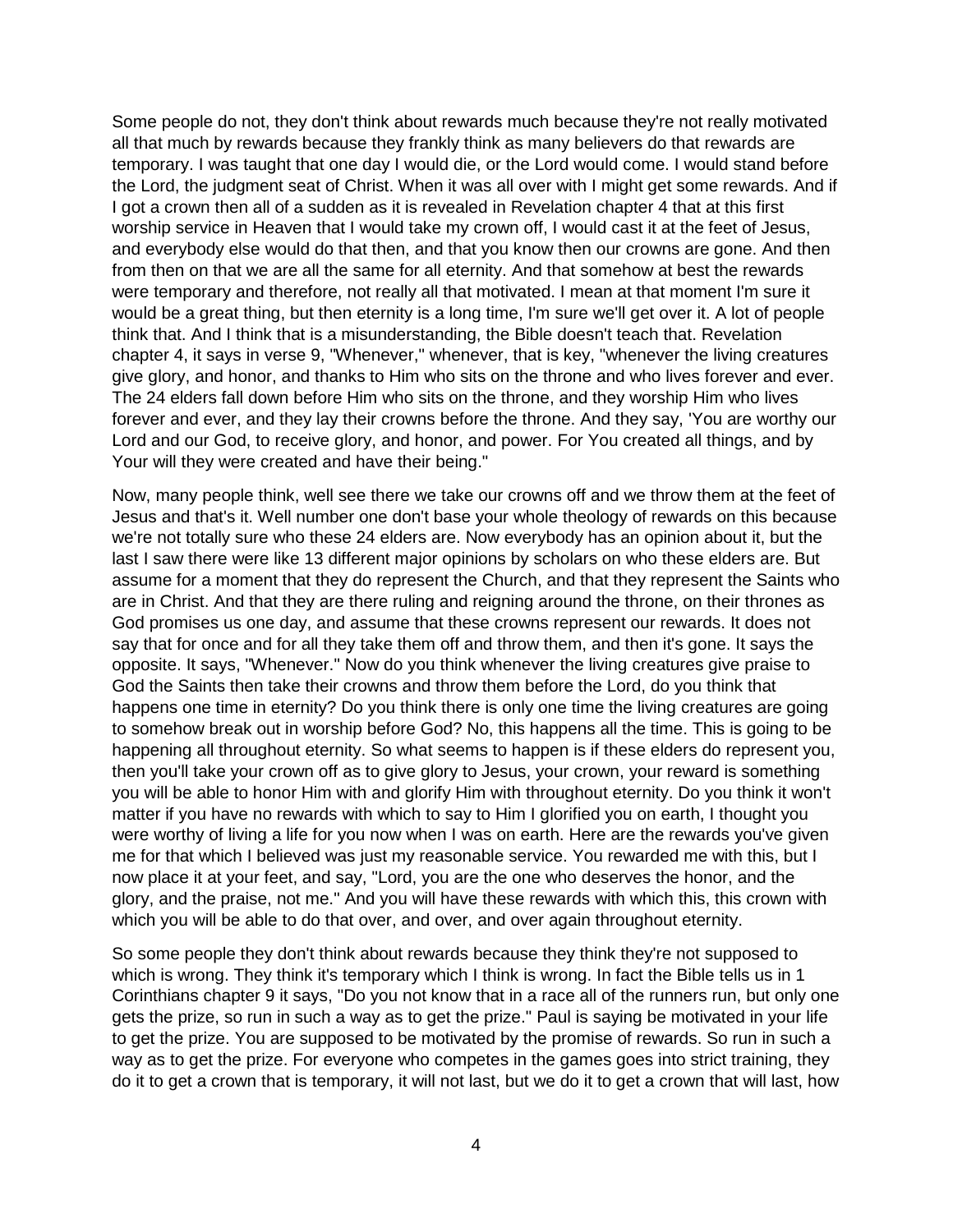long? Forever. First Peter chapter 5, "And when the chief Shepherd appears you will receive the crown of glory that will never fade away." So there is misunderstanding about rewards.

I've also heard other people say, "Well, you know I don't really care about rewards. Doesn't really matter. I just want to make it to Heaven. And if I just get through the pearly gates, they slam the gates behind me I'll go, 'Shew I made it.'" And they think they'll be totally cool with that. They think that Heaven is going to be so wonderful, and it is, that it really won't matter to them for all eternity whether they have any rewards, because they kind of reason, we're all going to sort of be the same up there anyway. There's not going to be any distinctions between believers, so it doesn't really matter. But 1 Corinthians chapter 3 says, "No one can lay any foundation other than the one already laid, which is Christ Jesus. If anyone builds on this foundation using gold, silver, and costly stones, wood, hay or straw their work will be shown for what it is because the day, the judgment seat will bring it to light. It will be revealed by fire, and the fire will test the quality of each person's work. If what he has built survives the builder will receive a reward. If it is burned up the builder will suffer loss, but yet, will be saved even though as one escaping through the flames." For the Bible says at that moment, at the judgment seat, when you're life's work for Christ is evaluated, and what you've done for Christ is evaluated by Christ and judged of whether it was valuable to Him, or whether you spent your life doing those things that were not worth what Christ wanted you to live for. Then the Bible says your life's work could be lost. You think it won't matter to you at that moment? Do you think that when somebody, a child, a genuine child of God, the only ones who will be standing there are genuine believers. Do you think that there is a genuine believer who could truly stand and when their name is called, and their moment to stand face-to-face and look into the face of their Savior, and to see the nail prints in His hands, and His feet, and see and recognize what He has done? He sacrificed everything. He left all of His glory, and He came and became a man to redeem me. He gave everything for me. And at that moment do you think you're not going to care when you say, "Well, I took your salvation. I was glad to have it. I'm glad to be here, but I didn't think you were worth living for. I didn't think it was worth sacrificing for You." I think it's going to be a terrible thing to stand there having wasted a life.

Some people are not motivated by rewards because they sort of have this view that Heaven is going to be socialist. They think that there are going to be some people over there, man they really they were sold out to Jesus Christ, they lived their life for God, they really made it count. And then there's going to others over here who were half-hearted in their devotion to Christ, but we'll get there and after the casting of the crowns that will happen once and for all, then we're all just the same and there is no distinctions in Heaven for all of eternity. And they reason this on the fact that they think, well if I saw somebody who had more rewards than me I'd be jealous. And there's not going to be any jealously in Heaven, so therefore there can't be any distinctions in Heaven. Now, that's flawed human logic, 'cause it's not what the Bible teaches. Now, it is correct they'll be no jealously in Heaven. But it's not because there is no distinctions between believers and rewards, but is because we will all be motivated by perfect love at that point. It will be like one of my children having done something and becoming very successful and doing something that far exceeded me in my life. I would be happy for them, not jealous of them because I love them. We will love our brothers and sisters, and when we see someone who did devote their life to Christ, others who gave their lives to Christ, we will admire them. We will praise them. We will thank them for their service and we will be encouraged, and we will love them, but we will not be jealous. But believe me there will be distinction in Heaven because